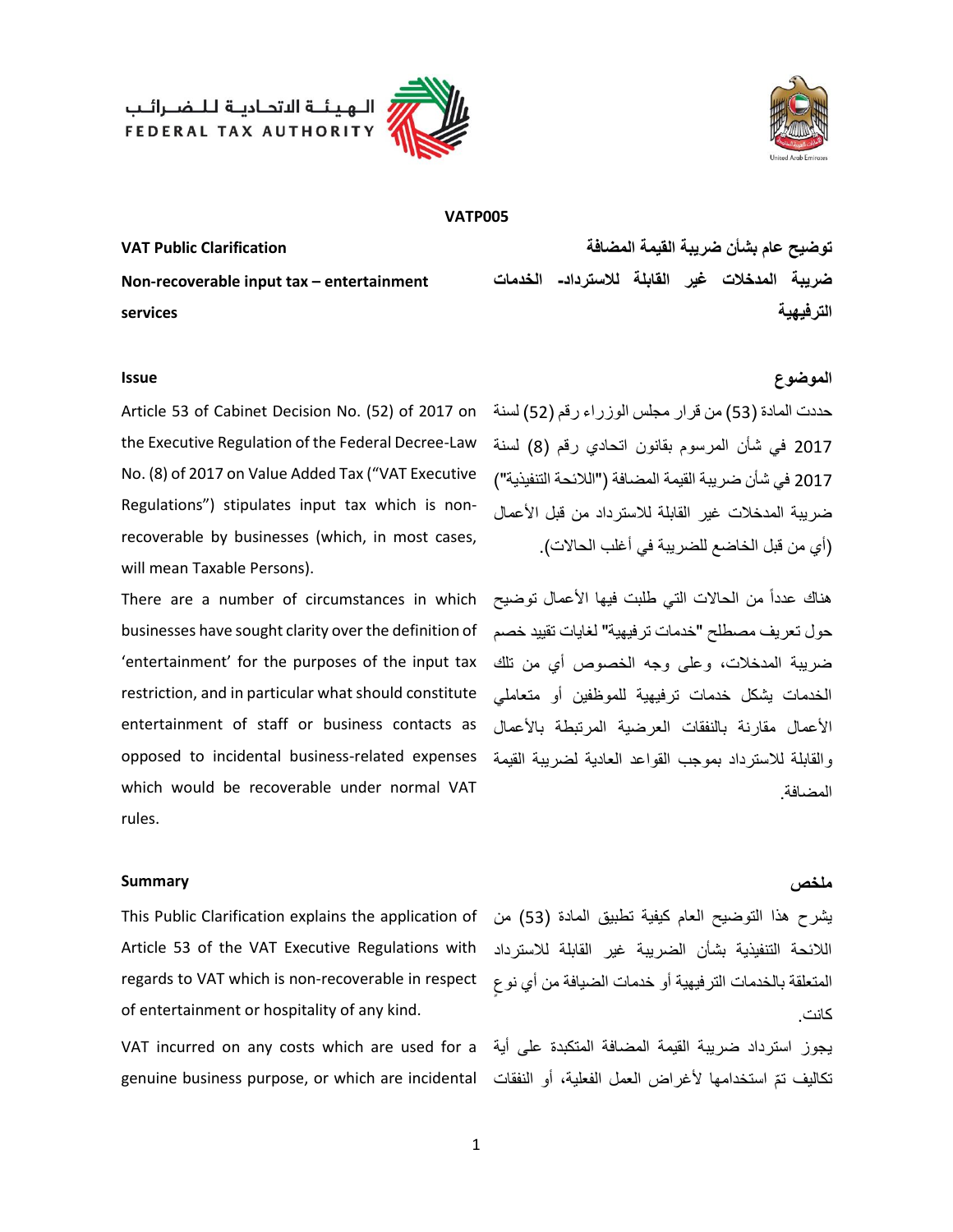

to a business purpose e.g. food and drink provided during a business meeting, shall be recoverable (subject to normal VAT recovery rules). However, where the hospitality provided becomes an end in itself and could be construed as the purpose for attending an event, such costs will be considered to be entertainment in nature and the VAT incurred shall not be recoverable. More information on how to define whether costs are incidental to a business purpose, or considered to be an end in themselves, is provided below.

Article 53(1)(a) of the Executive Regulations specifies that a Designated Government Entity (which is specified in a Cabinet Decision) is able to provide entertainment services to anyone not employed by the entity and shall be able to recover the input tax incurred on those costs.

فإن ضريبة القيمة المضافة المتكبدة عنها ستكون قابلة entertainment would be considered to be in the This exception for Designated Government Entities only applies to entertainment provided to nonemployees. For example, the following forms of course of the activities of the Designated Government Entity and any VAT incurred should be recoverable:



**شرح تفصيلي discussion Detailed الخدمات الترفيهية المقدمة إلى غير الموظفين employees-non to provided Entertainment** الجهات الحكومية المحددة: *:entities Government Designated*

> نصت المادة )53()1()أ( من الالئحة التنفيذية على أنه يجوز للجهات الحكومية المحددة (وفقاً لقرار من مجلس الوزراء) تقديم خدمات ترفيهية لغير موظفي تلك الجهة وقدرتها على استرداد ضريبة المدخالت المتكبدة على تلك التكاليف.

> ويُطبق هذا االستثناء فقط على الخدمات الترفيهية المقدمة إلى غير الموظفين. على سبيل المثال، تعتبر أشكال الخدمات التالية في سياق أنشطة الجهات الحكومية المحددة وبالتالي لالسترداد:

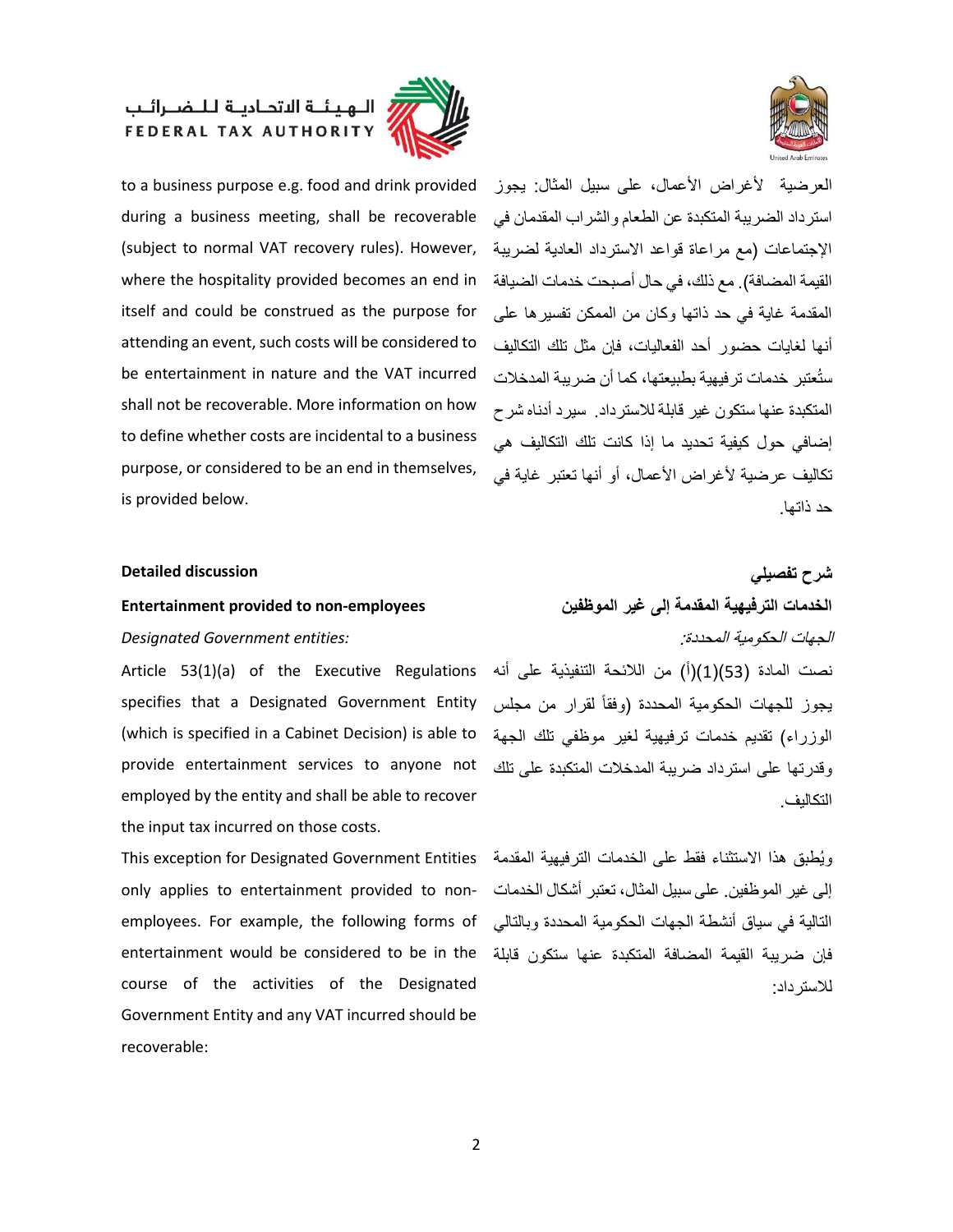

- ّم االجتماعات مع وفود من دول أخرى والتي يت meetings with delegations from other countries where lunch or dinner is provided;
- االجتماعات مع ممثلين من جهات حكومية أخرى meetings with representatives from other لمناقشة الاعمال الرسمية والتي يتم خلالها تقديم Government entities to discuss official business, where refreshments are provided;
- المراسم اتي تقام لالحتفال بأحداث سياسية هامة ceremonies held to mark significant مثل توقيع اتفاقية دولية، والتي ينمّ خلالها تقديم political events e.g. the signing of an international agreement, where entertainment is provided to the audience.

انظر أدناه لمزيد من المالحظات بشأن الخدمات الترفيهية See below for further comments on entertainment services provided to employees.

## *VAT* registrants who are not *Government Entities:*

ال يجوز استرداد ضريبة المدخالت المتكبدة من قبل أي Input Tax shall be non-recoverable if it is incurred شخص فيما يتعلق بالخدمات الترفيهية المقدمة إلى أشخاص by a person in respect of entertainment services غير موظفي ذلك الشخص (انظر أدناه لمزيد من الملاحظات provided to anyone not employed by the person بشأن الخدمات الترفيهية المقدمة إلى الموظفين(، ويشمل (see below for further comments on entertainment services provided to employees), including:

- customers;
- potential customers;
- **•** officials; or
- 

نتيجة لذلك، إذا لم يكن الشخص المسجل جهة حكومية As a result, where a VAT registrant who is not a Designated Government Entity entertainment services to any non-employee, the



- خاللها تقديم الغداء أو العشاء.
- المرطبات.
- خدمات ترفيهية للحضور.

المقدمة إلى الموظفين.

المسجلين لضريبة القيمة المضافة الذين ليسوا من الجهات الحكومية المحددة:

ذلك:

- العمالء،
- العمالء المحتملين،
	- المسؤولين،
- المساهمين، أو غيرهم من المالكين أو shareholders, or other owners or investors. المستثمرين.

محددة وتمّ تقديم خدمات ترفيهية لأفراد غير موظفين لديه،

3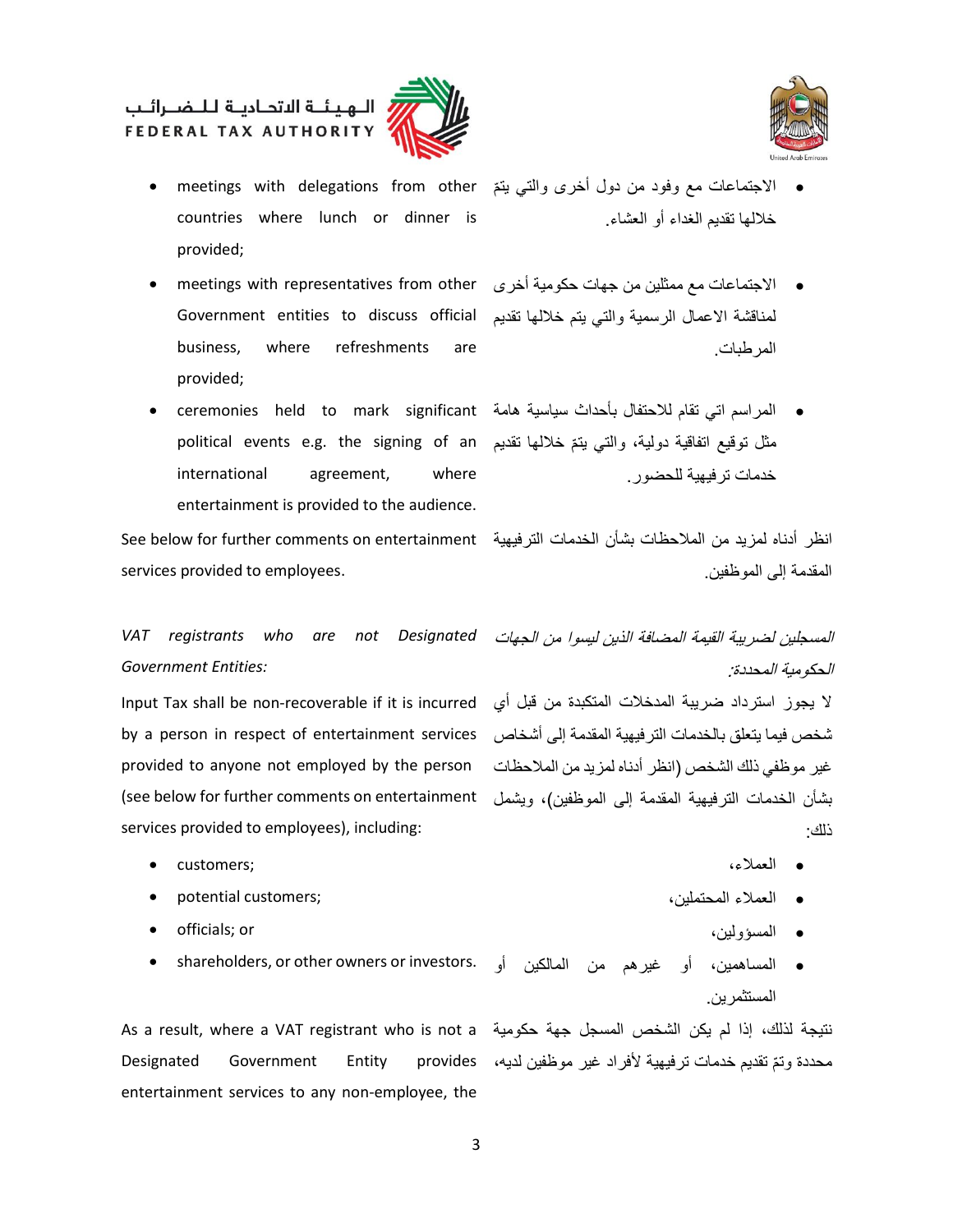

فإنه يحظر عليه استرداد أي من ضريبة المدخالت المتكبدة VAT incurred on such costs shall be blocked from recovery in full.

ستُطبق هذة القاعدة حتى في حال قامت األعمال بتوريدات This rule shall apply even where the business makes خاضعة للضريبة بالكامل وكان لها حق استرداد كامل fully taxable supplies and would otherwise have the right to full input tax recovery.

تمّ تعريف الخدمات الترفيهية بالمادة (25()2) من اللائحة Entertainment services are defined under Article التنفيذية على أنها "خدمات الضيافة بأنواعها" بما في ذلك 53(2) of the Executive Regulations as "hospitality of any kind" including the provision of:

- accommodation; اإلقامة
- الطعام والشراب والتي ال تقدم في السياق المعتاد food and drinks which are not provided in a normal course of a meeting; and
- والدخول إلى فعاليات أو أحداث أو الرحالت access to shows or events, or trips provided for the purposes of pleasure or entertainment.

### **الخدمات الترفيهية المقدمة إلى الموظفين employees to provided Entertainment**

لذا تمّ شراء سلع أو خدمات من قبل أي شخص ليتم Where goods or services are purchased by any استخدامها من قبل موظفين بدون تحملهم ألية رسوم person to be used by employees for no charge to ولمنفعتهم الشخصية بما في ذلك تقديم الخدمات الترفيهية، them and for their personal benefit, including the provision of entertainment services, then the VAT incurred on the cost is not recoverable unless an exception applies.

ويعني ذلك أنه ال يجوز ألي كيان يقوم بتقديم خدمات This means that any entity, including Designated ترفيهية إلى موظفيه استرداد ضريبة القيمة المضافة المتكبدة Government Entities, which provide entertainment على تلك التكاليف، بما في ذلك الجهات الحكومية المحددة. services to employees are prevented from recovering any VAT included on such costs.

entitled to recover VAT on such costs are:



على تلك النفقات.

ضريبة المدخالت المتكبدة من قبلها لوال تقديمها لتلك الخدمات.

توفير:

- 
- إلجتماع،
- المقدمة بغرض الترفية واالستمتاع.

فإنه ال يجوز استرداد ضريبة القيمة المضافة المتكبدة عنها، ما لم يكن هناك استثناء يطبق.

الحاالت االستثنائية التي يجوز فيها للخاضع للضريبة The only circumstances in which a taxable person is استرداد الضريبة المتكبدة على تلك النفقات هي: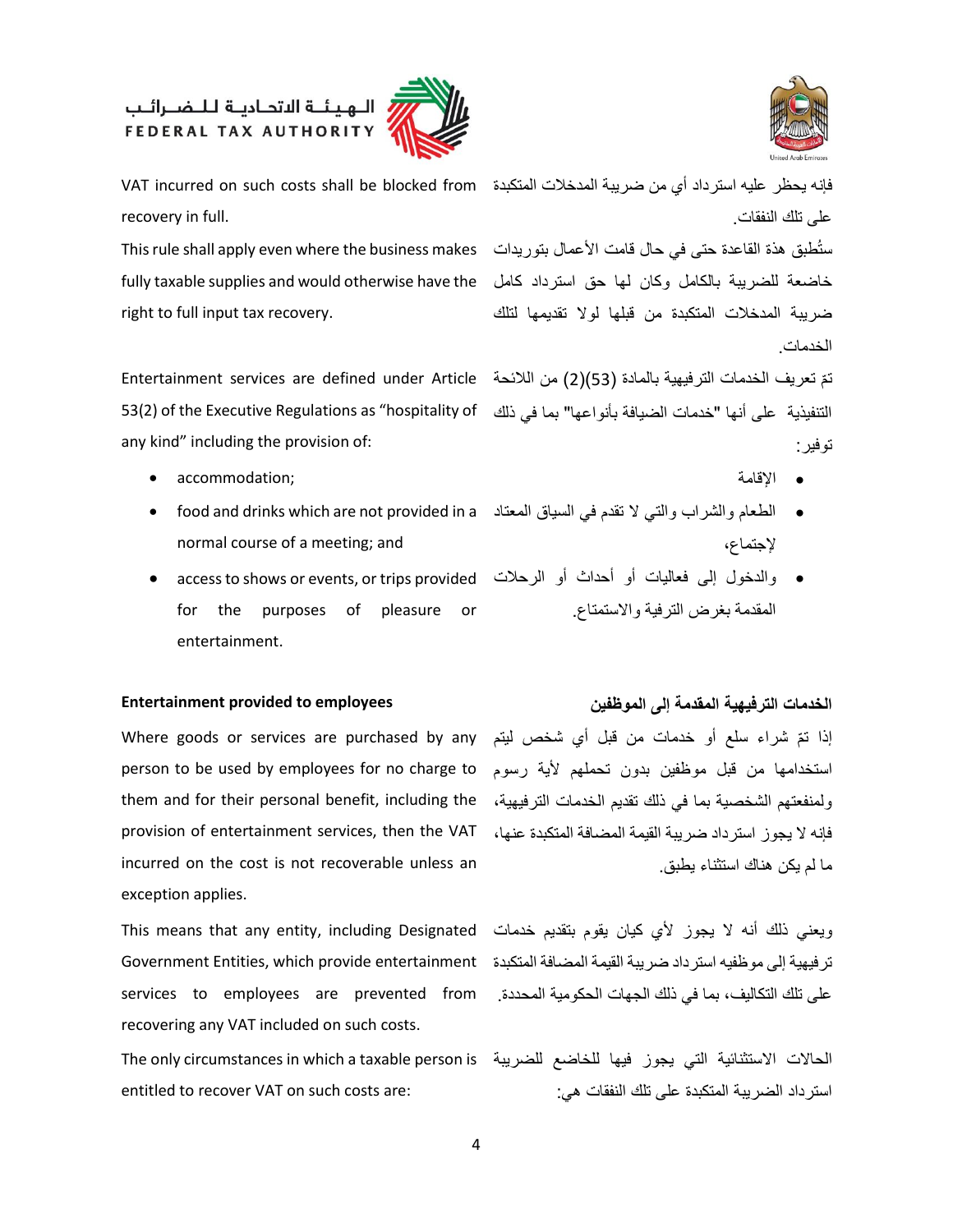



- .1 إذا كان هنالك التزام قانوني بتزويد الموظفين بهذه 1. where it is a legal obligation to provide those services or goods to those employees under any applicable labour law in the UAE or Designated Zone in which the entity is;
- 2. it is a contractual obligation or documented policy to provide those services or goods to those employees in order that they may perform their role and it can be proven to be normal business practice in the course of employing those people; or
- .3 إذا كان تقديم السلع أو الخدمات توريد اعتباري 3. where the provision of goods or services is a deemed supply under the provisions of the Decree-Law.

على سبيل المثال، عند التحاق موظف جديد بالأعمال والتي For example, where a new employee joins a إقامة مناسب خاص به، فلن يتم اعتبار ذلك بمثابة خدمات accommodation for a short initial period prior to business and is provided with finding their own accommodation, this would not be considered entertainment and the VAT incurred on such costs would be recoverable, as this cost is necessary for the person to perform their role.

However, where a business organizes a lunch or dinner for employees e.g. a Ramadan Iftar, this would be considered to be entertainment and the VAT incurred on such costs would be blocked from recovery.

## **Definition of entertainment services الترفيهية الخدمات تعريف**

*Food and drinks "in the normal course of a meeting" " "الطعام والمشروبات "في السياق المعتاد للإجتماع"* 

- السلع أو الخدمات وفقاً ألي قانون عمل مطبق في الدولة أو في منطقة محددة.
- .2 إذا كان هناك التزام تعاقدي أو سياسة موثقة بتزويد الموظفين بهذه السلع أو الخدمات وكان من متطلبات قيامهم بعملهم ويمكن إثبات أن حصول ذلك يعتبر ًممار سة اعتبادية في الأعمال في سياق توظيف الموظفين.
- وفقاً لأحكام المرسوم بقانون.

قامت بتوفير اإلقامة الفندقية له لفترة قصيرة قبل إيجاد مكان ترفيهية، وبالتالي تكون ضريبة القيمة المضافة المتكبدة عن تلك التكاليف قابلة لالسترداد، حيث أن هذه التكلفة ضرورية للشخص لأداء مهام عمله.

> أما إذا قامت الأعمال بتنظيم حفل غداء أو عشاء لموظفيها، على سبيل المثال حفل إفطار جماعي في رمضان، فسيعتبر ذلك بمثابة خدمات ترفيهية مقدمة للموظفين، وبالتالي ال يجوز استرداد ضريبة القيمة المضافة المتكبدة عن تلك التكاليف.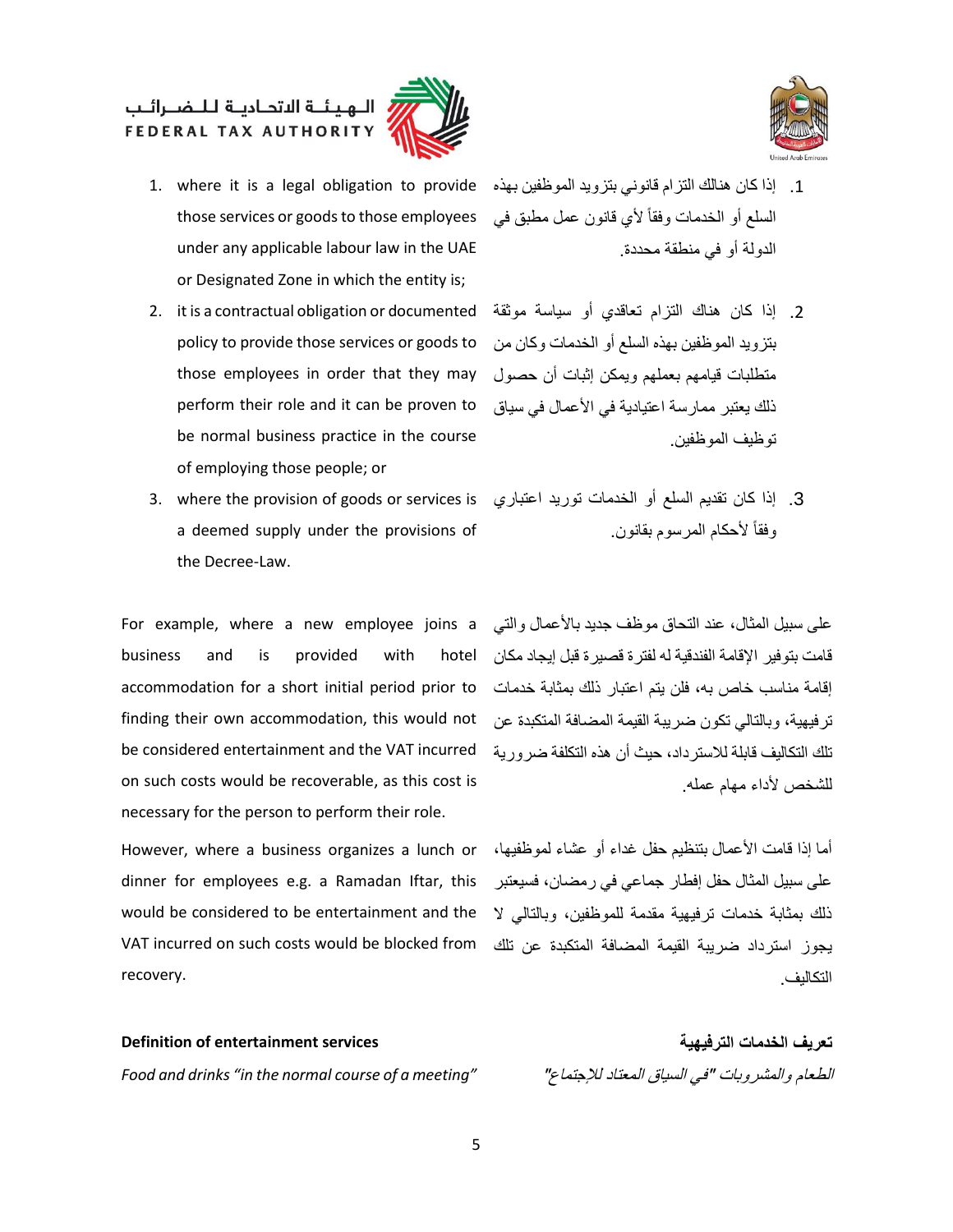

The FTA considers that certain hospitality and entertaining expenses should be classed as normal business expenses which should not give rise to non-recoverable input tax under Article 53.

الجتماع األعمال، على سبيل المثال: إذا تقديم وجبات بسيطة course of a business meeting e.g. where simple ومرطبات في سياق الاجتماع، فستكون تلك التكاليف قابلة food and refreshments are provided during the Where simple hospitality is provided in the normal course of a meeting, the cost is considered to be recoverable.

of simple hospitality provided during a business meeting:

- the hospitality is provided at the same .االجتماع مقر نفس في الضيافة خدمات تقديم venue as the meeting;
- إذا تخلل االجتماع استراحة قصيرة لتقديم خدمات if the meeting is interrupted, only by a short الضيافة يتم بعدها استئناف اإلجتماع على النحو break for the provision of the hospitality and then resumes as normal e.g. a lunch break;
- لم تتجاوز تكلفة تقديم خدمات الضيافة لكل فرد أي the cost per head of providing the سياسة داخلية لألعمال يتم تطبيقها فيما يتعلق hospitality does not exceed any internal ببدالت اإلقامة المقدمة للموظفين، حيثما كان ذلك policy the business normally has in place around employee subsistence claims, where available;
- لم يرافق تقديم الطعام والمرطبات أي شكل من the food and beverage provided is not أشكال الخدمات الترفيهية، على سبيل المثال: accompanied by any form of entertainment محاضر تحفيزي أو فرقة موسيقية، وما إلى غير e.g. a motivational speaker, a live band etc.



تعتبر الهيئة االتحادية للضرائب أن بعض النفقات المتعلقة بخدمات الضيافة والترفيه يجب تصنيفها كنفقات عادية لألعمال وبالتالي فهي ال تقضي إلى تقييد استرداد ضريبة المدخلات المتكبده عنها بموجب المادة (53) من اللائحة التنفيذية.

ففي حال تم تقديم خدمات الضيافة في السياق المعتاد لالسترداد.

تعتبر الهيئة المعايير التالية مؤشراً على تقديم خدمات ضيافة The FTA considers the following criteria is indicative بسبطة خلال إجتماع الأعمال:

- 
- المعتاد، على سبيل المثال: استراحة الغداء.
- . متاحاً
- ذلك.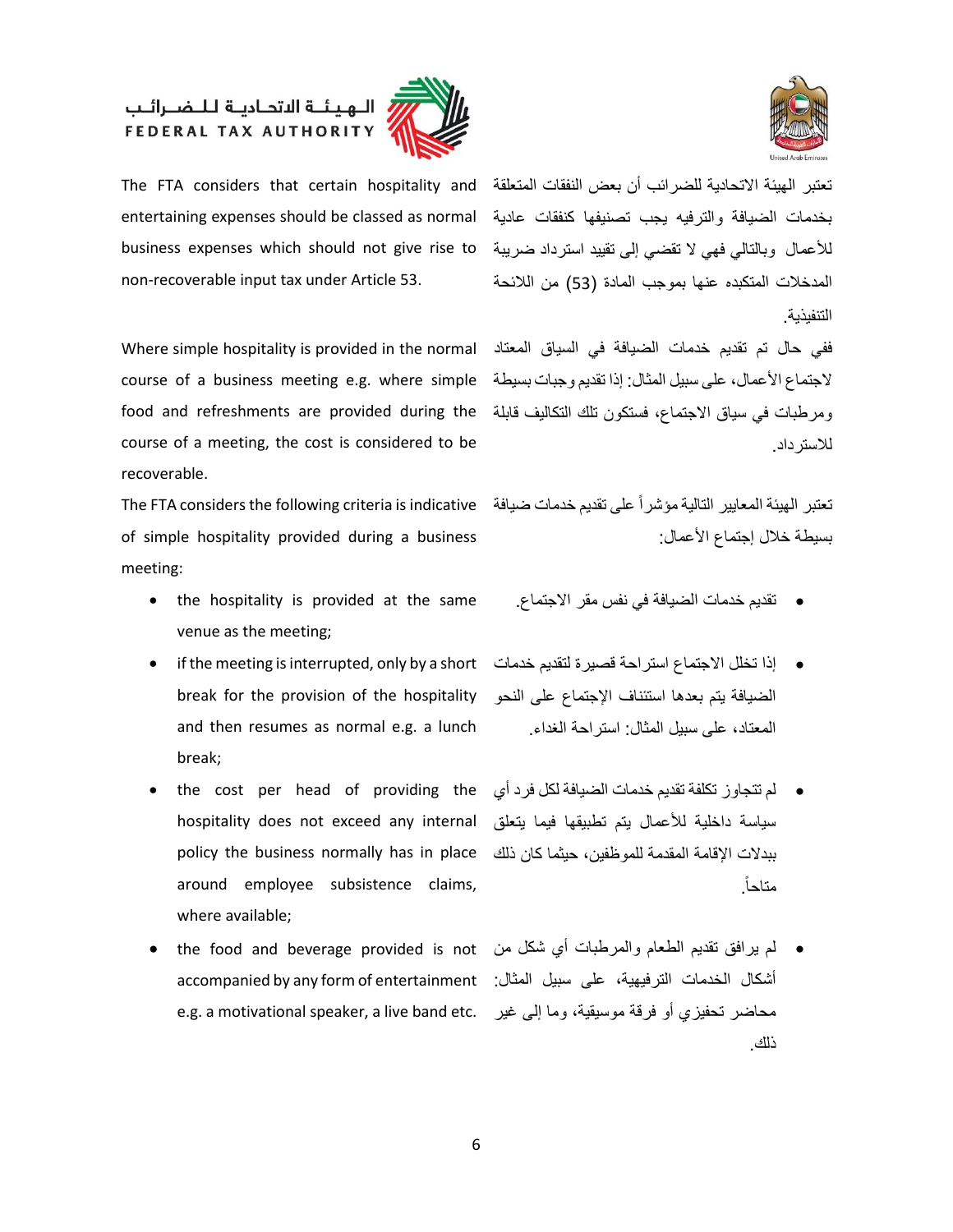

However, where the food and refreshments are considered to be so substantial that they would constitute an end in themselves and may have encouraged someone to attend the meeting, the input tax incurred is non-recoverable. For example, a gala dinner event with a short introduction by a speaker would not be considered to be food and beverage in the normal course of a business meeting and the input tax incurred on costs would be blocked from recovery, where no charge is made for attendance.



مع ذلك، إذا كانت الأطعمة والمرطبات تعتبر أساسية بشكل كبير بحيث أنها تشكل غاية في حد ذاتها وقد تكون حافزاً يجذب الأشخاص لحضور الإجتماع، فإن ضريبة المدخلات المتكبدة لن تكون قابلة لالسترداد. على سبيل المثال، فإن تقديم الطعام والمرطبات في حفل عشاء يسبقه مقدمة قصيرة من أحد المحاضرين بدون فرض رسوم مقابل الحضور، ال تعتبر أنها تمّت في السياق المعتاد لاجتماع وبالتالي لا يجوز استرداد ضريبة المدخالت المتكبدة.

## *Conference and Business events:* :األعمال وأحداث المؤتمرات

الخاصة باألعمال، على ما إذا كانت هناك رسوماً مفروضة and business events would be dependent on Recoverability of input tax in respect of costs incurred for catering services during conferences whether any fee is charged from the attendees, as detailed below:

- accounted on the same, the input tax ، الحدث وتمّ احتساب الضريبة عن تلك الرسوم، فإن ضريبة المدخالت المتكبدة على خدمات تقديم incurred on catering services would be 1. Where a fee is charged and VAT is recoverable on the basis that the expense is attributable to making taxable supplies.
- 2. Where no fee is charged, the input tax related to catering services will be blocked as this situation will fall within the scope of Article 53(1)(a) of the Executive Regulations.

يعتمد استرداد ضريبة المدخالت المتعلقة بالتكاليف المتكبدة عن خدمات تقديم الطعام والشراب في المؤتمرات واألحداث من قبل األعمال على الحاضرين، كما هو مفصل آدناه:

- ّم فرض رسوم على حضور المؤتمر أو .1 إذا ت الطعام والشراب ستكون قابلة لالسترداد، على أساس أن تلك النفقات تتعلق بتقديم توريدات خاضعة للضريبة.
- 2. أما إذا لم يتمّ فرض رسوم على الحضور، فإنه لا يجوز لألعمال استرداد ضريبة المدخالت المتعلقة بخدمات تقديم الطعام والشراب، حيث أن تلك الحالة تقع ضمن إطار المادة )53()1()أ( من الالئحة التنفيذية.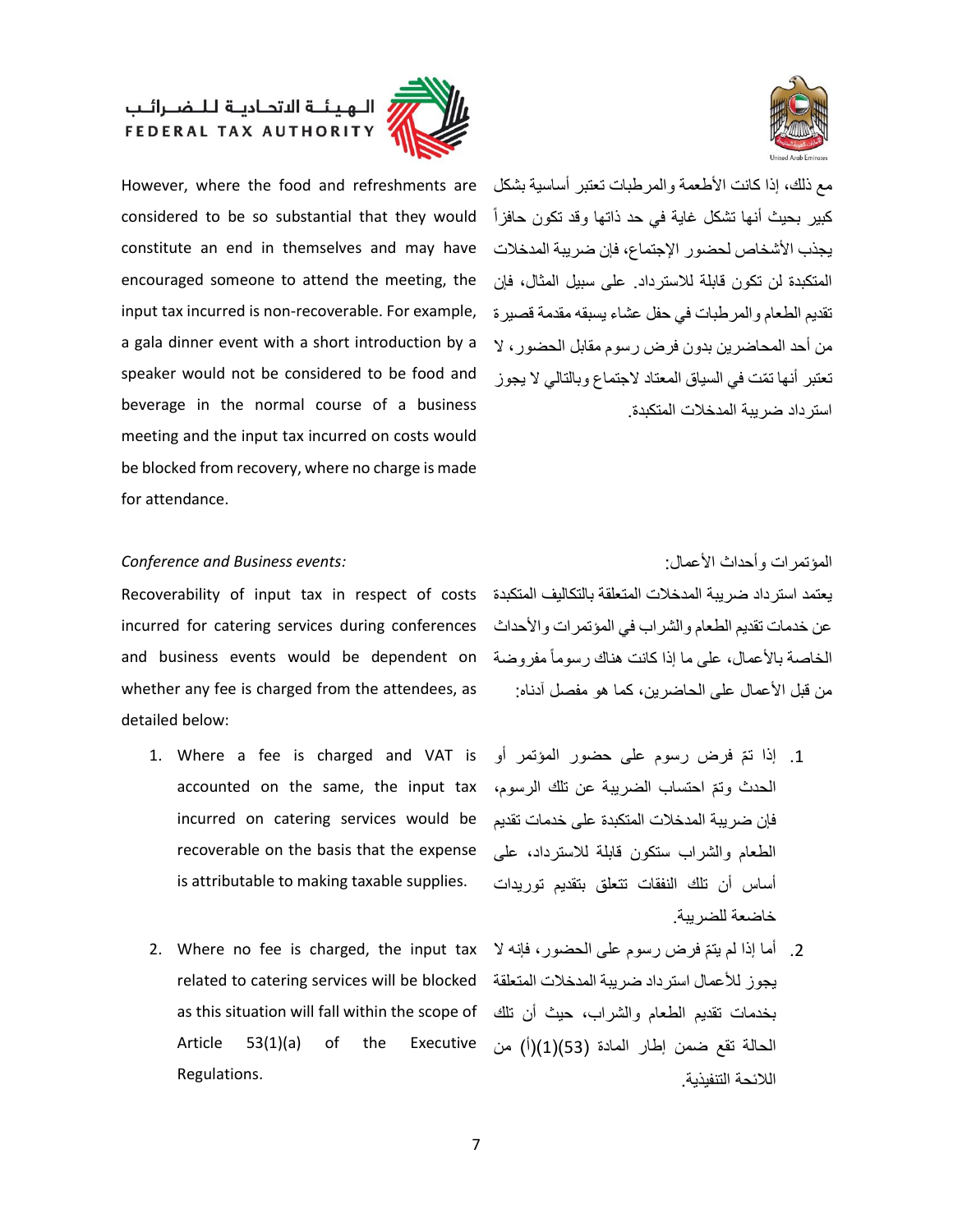

إذا لم يكن بإمكان الاعمال إثبات تقديم خدمات الضيافة في Where the business cannot establish or is uncertain ذلك، فينبغي أن ال يتم استرداد ضريبة المدخالت المتكبدة course of business meeting, it should refrain from whether or not hospitality is provided in the normal recovering input tax on the expenses.

## *:expenses office Sundry* النفقات المكتبية النثرية:

تعتبر الهيئة أن بعض النفقات المكتبية العرضية المعتادة The FTA considers that certain normal incidental والزائرين ال تقضي إلى منع استرداد ضريبة الدخل المتكبدة and visitors does not give rise to non-recoverable office expenses for general use by both employees input tax under Article 53.

يحق فيها لألعمال استرداد ضريبة المدخالت المتكبدة FTA accepts a business should be entitled to input Examples of sundry office expenses on which the tax recovery include:

- اإلجتماعات لالستخدام العام من قبل الموظفين provided during meetings for general use tea and coffee available in the office or by employees and non-employees for no charge;
- flowers for display in receptions, offices or for decoration during special events;
- التمور أو الشوكوالتة أو الخفائف المشابهة التي dates, chocolates, or equivalent snacks تُقدم في المكاتب أو أثناء اإلجتماعات لالستخدام which may be available in the office or during meetings for general use by employees and non-employees for no charge.

السياق المعتاد لإلجتماع، أو في حال كان هناك شك حيال عن تلك النفقات.

المتعلقة باالستخدام العام من قبل كل من الموظفين عنها بموجب المادة (53) من اللائحة التنفيذية.

ومن أمثلة النفقات المكتبية النثرية التي توافق فيها الهيئة أنه الآتي:

- تقديم الشاي والقهوة في المكتب أو أثناء وغير الموظفين من دون مقابل.
- عرض الزهور في مكاتب االستقبال والمكاتب أو ألغراض الزينة والديكور في المناسبات الخاصة.
- العام من قبل الموظفين وغير الموظفين من دون مقابل.

### الخدمات الترفيهية للموظفين:

*Employee entertainment:*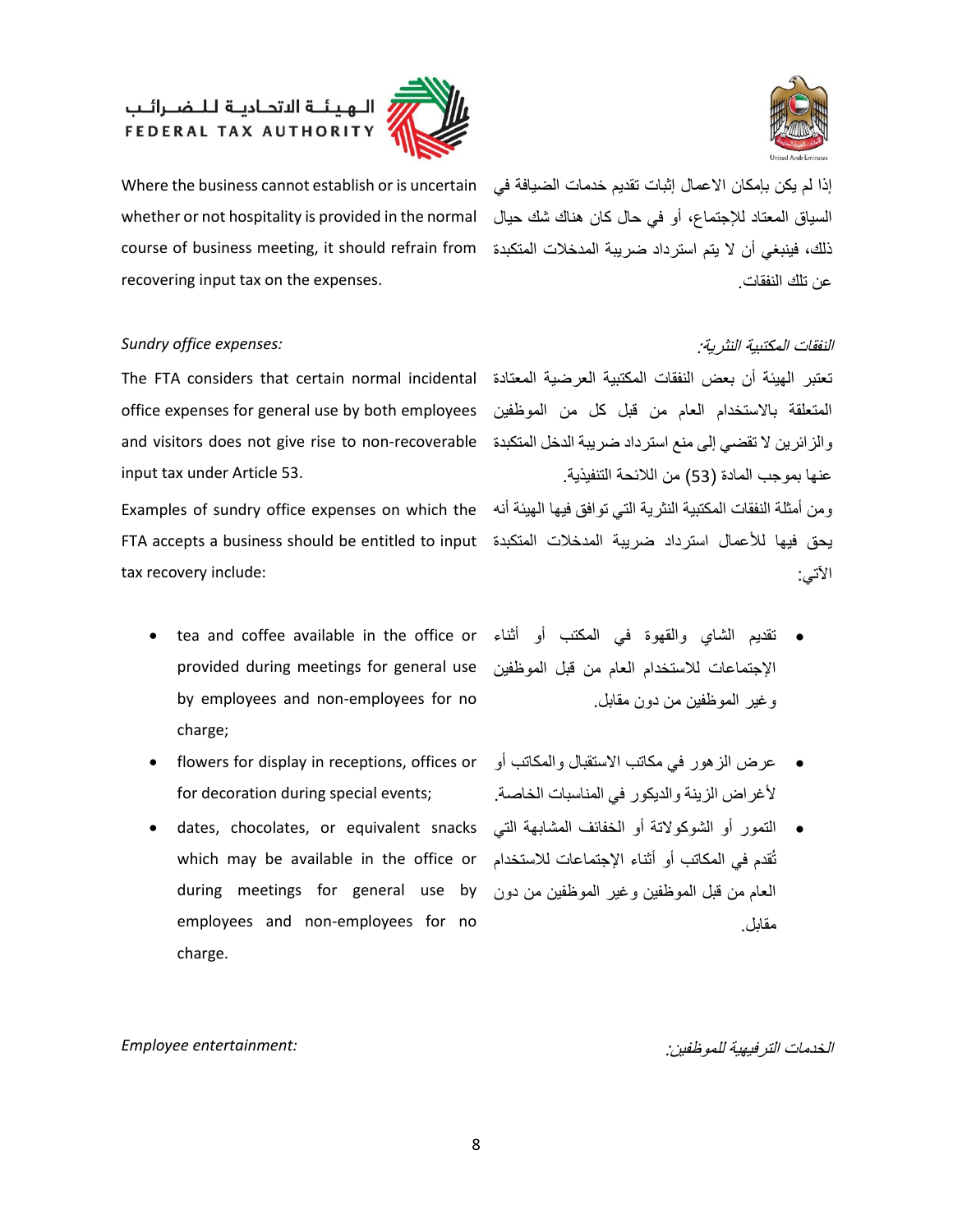

يحظر استرداد ضريبة القيمة المضافة المرتبطة بالتكاليف Where events are held purely for the purposes of entertaining staff, for example staff parties, the VAT incurred on the associated costs shall be blocked from recovery unless a charge is made to the employee for attending.

منحها للموظفين دون مقابل، على سبيل المثال لمكافئتهم services to be given away to staff free of charge, in على خدمتهم لفترة طويلة. استناداً إلى المادة (53) من .order to reward them for long service, for example Based on the provisions of Article 53, the VAT incurred on such costs should be blocked from recovery.

ومن أمثلة المهدايا التي يتمّ تقديمها إلى الموظفين من دون Examples of the type of gifts given away free of مقابل والتي يحظر عادة استرداد ضريبة القيمة المضافة charge on which VAT recovery would normally be المدفوعة عنها )ما لم تقم األعمال باحتسابها كتوريد prevented (unless the business accounts for a deemed supply) would include:

- 
- retirement gifts; .التقاعد هدايا
- هدايا العيد، أو الهدايا المقدمة في االحتفاالت Eid gifts, or gifts for other festivals or األخرى أو المناسبات الخاصة. special occasions;
- gifts given on the occasion of a wedding or .طفل والدة أو الزفاف مناسبات في المقدمة الهدايا birth of a child;
- employee of the month gifts; or .الشهر موظف هدايا
- a dinner to reward service. .خدمة تقديم على كمكافئة العشاء أو

## نفقات الموظفين: *:expenses Employee*

هناك حاالت يتعين فيها على الخاضع للضريبة تعويض There will also be circumstances where a taxable الموظف أو الدفع له مقابل نفقات محددة والتي يكون تكبدها person will fund or reimburse an employee for certain costs which the employee incurs for business purposes, in the course of performing



المتكبدة عن الفعاليات المنعقدة بشكل أساسي لترفيه الموظفين، على سبيل المثال: حفالت الموظفين، ما لم يتم فرض رسم على الموظف مقابل حضور االحتفال.

قد يقوم الخاضع للضريبة أيضاً بشراء سلع أو خدمات بقصد Taxable Persons may also purchase goods or الالئحة التنفيذية، ال يجوز استرداد ضريبة القيمة المضافة المتكبدة عن تلك التكاليف.

اعتباري(، ما يأتي:

- هدايا نهاية الخدمة لفترة طويلة. ;awards service long
	-
	- - -
			-

الموظف لأغراض الأعمال وفي سياق تأدية مهام عمله.